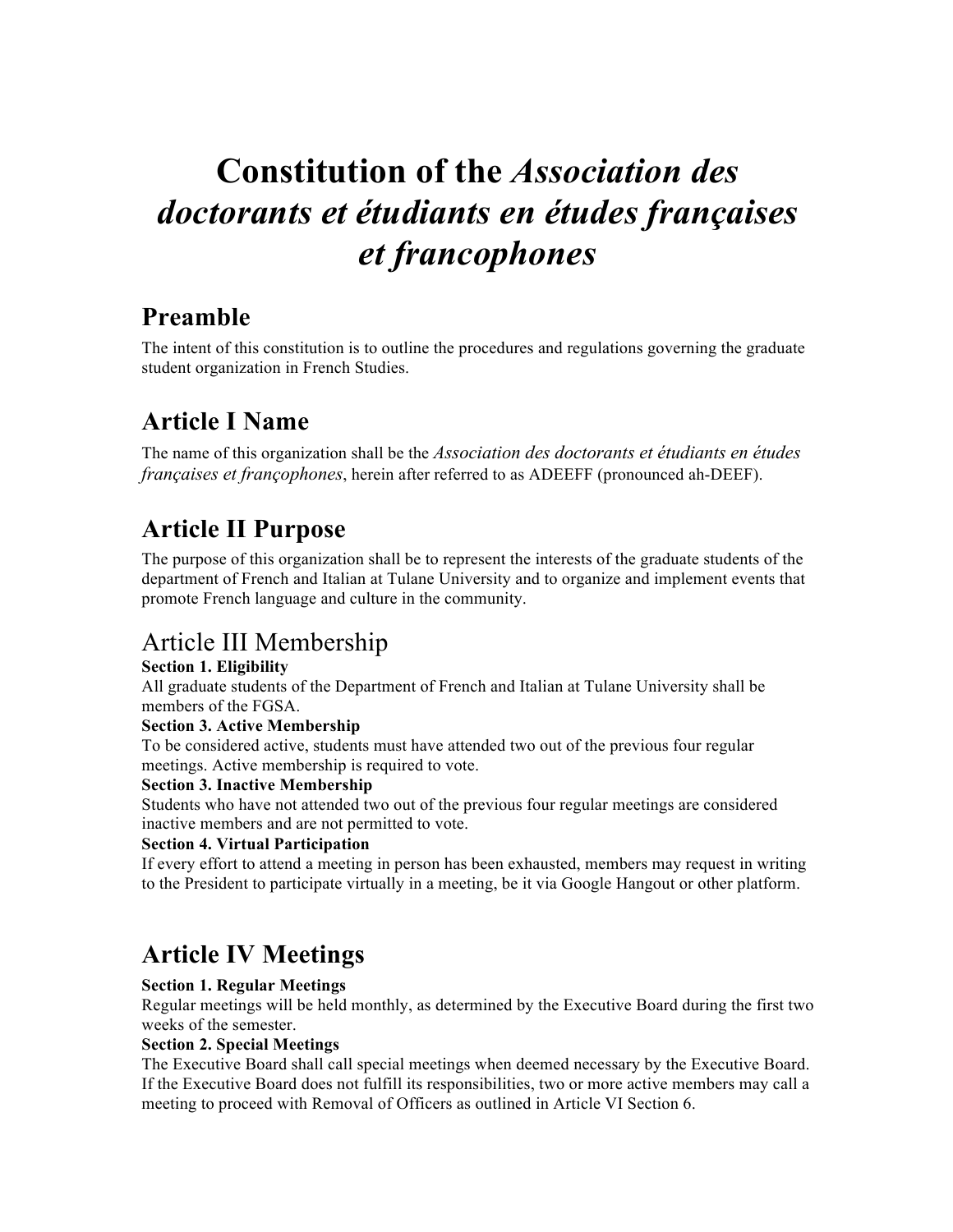### **Section 3. Rules of Order**

All regular and special meetings of ADEEFF shall be conducted using parliamentary procedure, as described by Roberts Rules of Order, Revised.

#### **Section 4. Quorum**

Quorum shall be defined as fifty percent  $(50\%)$  plus one (1) of the total active membership

# **Article V Dues**

The ADEEFF does not collect dues from its members.

### **Article VI Officers**

### **Section 1. Number and method of elections**

A. ADEEFF shall elect from the active membership a Vice President and a Secretary/Treasurer. Officers should have a record of active participation.

B. Elections will be held at the final regular meeting of the academic year (April).

C. Officers shall be elected by nomination and secret ballot. An independent designee shall facilitate all elections.

D. All elections shall be by simple majority (50% plus 1) of quorum.

### **Section 2. Terms of Office**

The officers shall be selected annually at the final regular meeting of the academic year (April), to assume office during the summer months. They shall serve one academic year, with the exception of the Vice President, who shall serve a second term in the role of President.

### **Section 3. Executive Board**

The elected officials including the President, Vice President, Secretary/Treasurer and Immediate Past President shall constitute the Executive Board. The Executive Board shall make general decisions regarding the ADEEFF that do not require a vote, including setting meeting times, agenda items, and so on..

### **Section 4. Advisory Board**

The Advisory Board shall consist of the GSSA representative, committee chairs, and any other person in a leadership position. The advisory board members communicate with the Executive Board before regular meetings in order to appear on the agenda for regular meetings.

### **Section 5. Duties of Office**

A. The PRESIDENT shall:

- a. Preside over all regular meetings of the ADEEFF.
- b. Represent the graduate students when representation is required.
- B. The VICE PRESIDENT shall:
	- a. Perform the duties of the PRESIDENT in case of his/her absence.
	- b. Become PRESIDENT at the conclusion of his/her term of office.
	- c. Serve as the chair of the Professional Development committee.
- C. The Secretary/Treasurer shall:

a. Be responsible for the preparation and updating of the ADEEFF's budget as appropriate.

- b. Record and file minutes at all meetings.
- c. Be responsible for the maintenance of the ADEEFF website.
- d. Send official e-mail announcements regarding meetings and ADEEFF events to all members.
- D. The GSSA Representative shall: